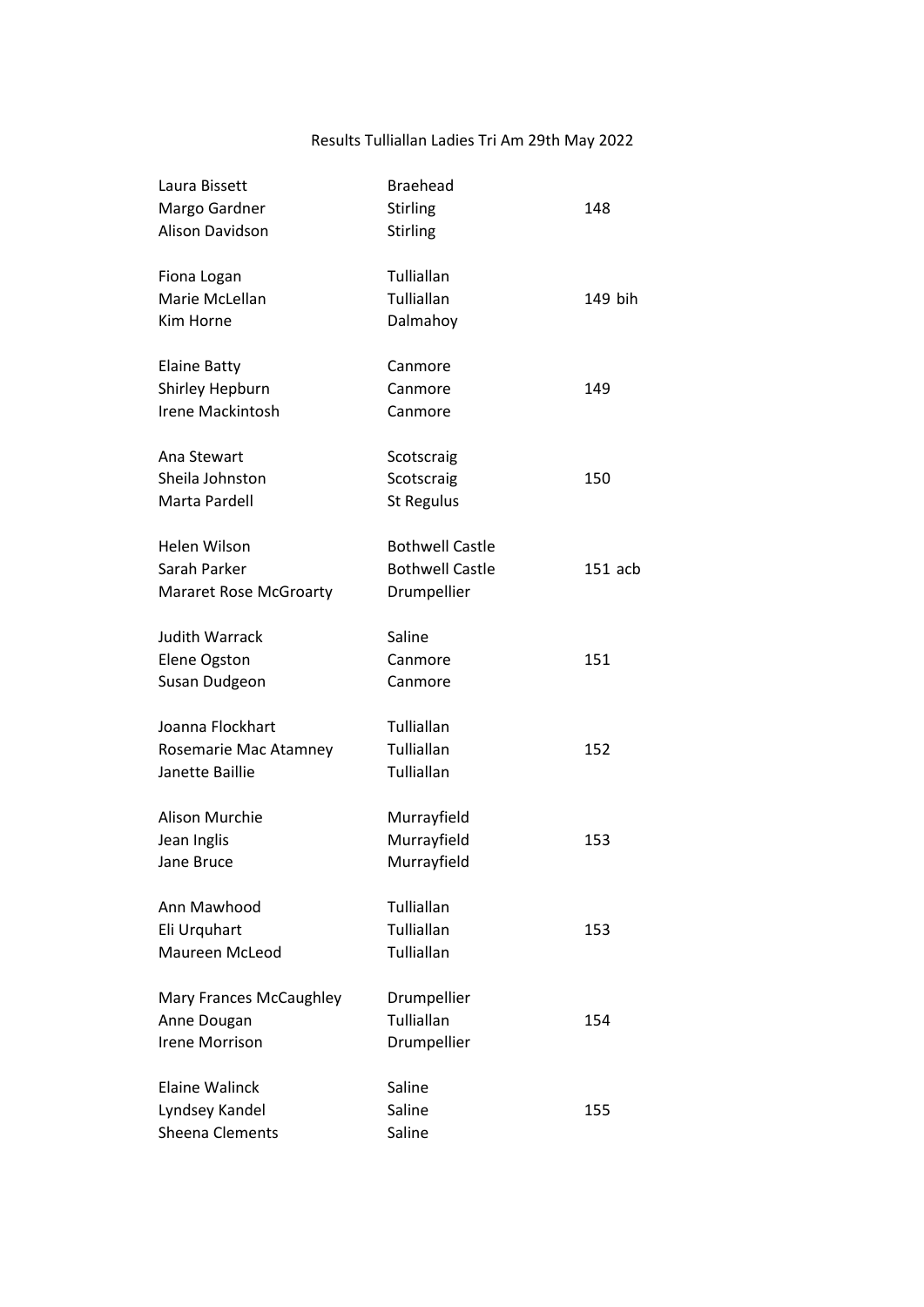| <b>Christine Drew</b>   | Tulliallan            |     |
|-------------------------|-----------------------|-----|
| Pauline Jardine         | Tulliallan            | 155 |
| <b>Gillian Ping</b>     | Tulliallan            |     |
| Ann Shepherd            | Lochgelly             |     |
| <b>Allison Clark</b>    | Lochgelly             | 156 |
| June Tucker             | Lochgelly             |     |
| Hilda Martin            | Grangemouth           |     |
| Kathleen Leitch         | Fort William          | 159 |
| Sheila Sutherland       | <b>Bridgeof Allan</b> |     |
| Jean Hillis             | Tulliallan            |     |
| Lesley McTaggart        | East Kilbride         | 160 |
| Morag Kokott            | East Kilbride         |     |
| Eileen O'Donnell        | <b>Bathgate</b>       |     |
| Louise Raeburn          | Auchterarder          | 160 |
| Jennifer Miller         | Auchterarder          |     |
| Linda Cumming           | Carnwath              |     |
| Amelia Angus            | Carnwath              | 160 |
| Elizabeth Ramage        | Carnwath              |     |
| Lesley Paterson         | <b>Cathkin Braes</b>  |     |
| Katie Cowan             | <b>Cathkin Braes</b>  | 160 |
| <b>Marilyn Ross</b>     | <b>Cathkin Braes</b>  |     |
| <b>Joy Mottram</b>      | Carnwath              |     |
| Janet Kennedy           | Carnwath              | 161 |
| Caroline Preacher       | Carnwath              |     |
| Kathleen Neish          | Tulliallan            |     |
| Mo Duncan               | Grangemouth           | 162 |
| <b>Margaret Thomson</b> | Grangemouth           |     |
| Lesley Hunter           | Leven                 |     |
| Dianne Watson           | Leven                 | 162 |
| Shona Cunningham        | Mortonhall            |     |
| Marie Van de Peear      | Gullane               |     |
| Audrey Jamieson         | Murrayfield           | 163 |
| Karen Knight            | Murrayfield           |     |
| Ada Parr                | Crail                 |     |
| Dorothy Horsfield       | Crail                 | 165 |
| Kate MacDonald          | Crail                 |     |